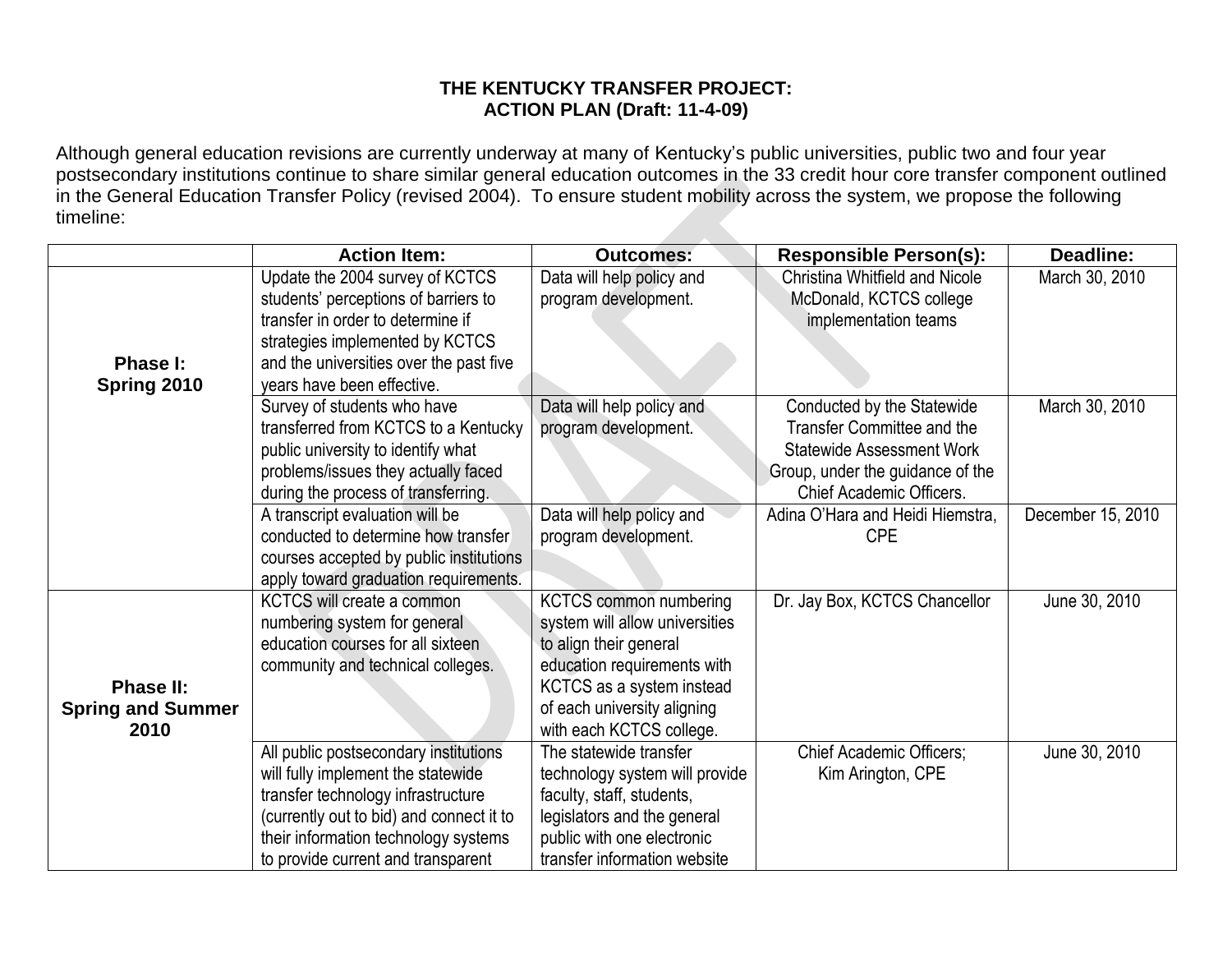|                                                         | information to students and advisors<br>across the Commonwealth.                                                                                                                                                                                                                                                                                                                                                                                                    | including transfer<br>equivalencies for courses at<br>all Kentucky's public<br>institutions.                                                                                                                                                                                                         |                                |                                  |
|---------------------------------------------------------|---------------------------------------------------------------------------------------------------------------------------------------------------------------------------------------------------------------------------------------------------------------------------------------------------------------------------------------------------------------------------------------------------------------------------------------------------------------------|------------------------------------------------------------------------------------------------------------------------------------------------------------------------------------------------------------------------------------------------------------------------------------------------------|--------------------------------|----------------------------------|
| <b>Phase III:</b><br><b>Summer and Fall</b><br>2010     | In the context of the AAC&U LEAP<br>general education standards,<br>statewide faculty will meet to align the<br>learning outcomes and competencies<br>for the 33 credit hour general<br>education core transfer component.                                                                                                                                                                                                                                          | All general education courses<br>within AA/AS/AAS degree<br>programs will be applicable to<br>degree baccalaureate degree<br>requirements at Kentucky's<br>public universities and will be<br>identified within the statewide<br>transfer technology system by<br>each postsecondary<br>institution. | <b>Chief Academic Officers</b> | December 15, 2010                |
| <b>Phase IV:</b><br><b>Fall 2010</b><br>and Spring 2011 | Statewide faculty workgroups will align<br>learning outcomes and competencies<br>for at least five associate degree<br>majors (e.g. business, education,<br>engineering, nursing, liberal arts, etc)<br>with appropriate baccalaureate degree<br>programs at Kentucky's public<br>universities. Simultaneous alignment<br>of as many associate degrees with<br>appropriate baccalaureate degrees<br>will continue until all possible<br>alignments are established. | Discipline specific course<br>equivalencies between public<br>postsecondary institutions in<br>at least five applicable<br>associate and baccalaureate<br>degree programs will be<br>identified within the statewide<br>transfer technology system by<br>each postsecondary<br>institution.          | <b>Chief Academic Officers</b> | Targeted Date:<br>April 30, 2011 |
|                                                         |                                                                                                                                                                                                                                                                                                                                                                                                                                                                     |                                                                                                                                                                                                                                                                                                      |                                |                                  |